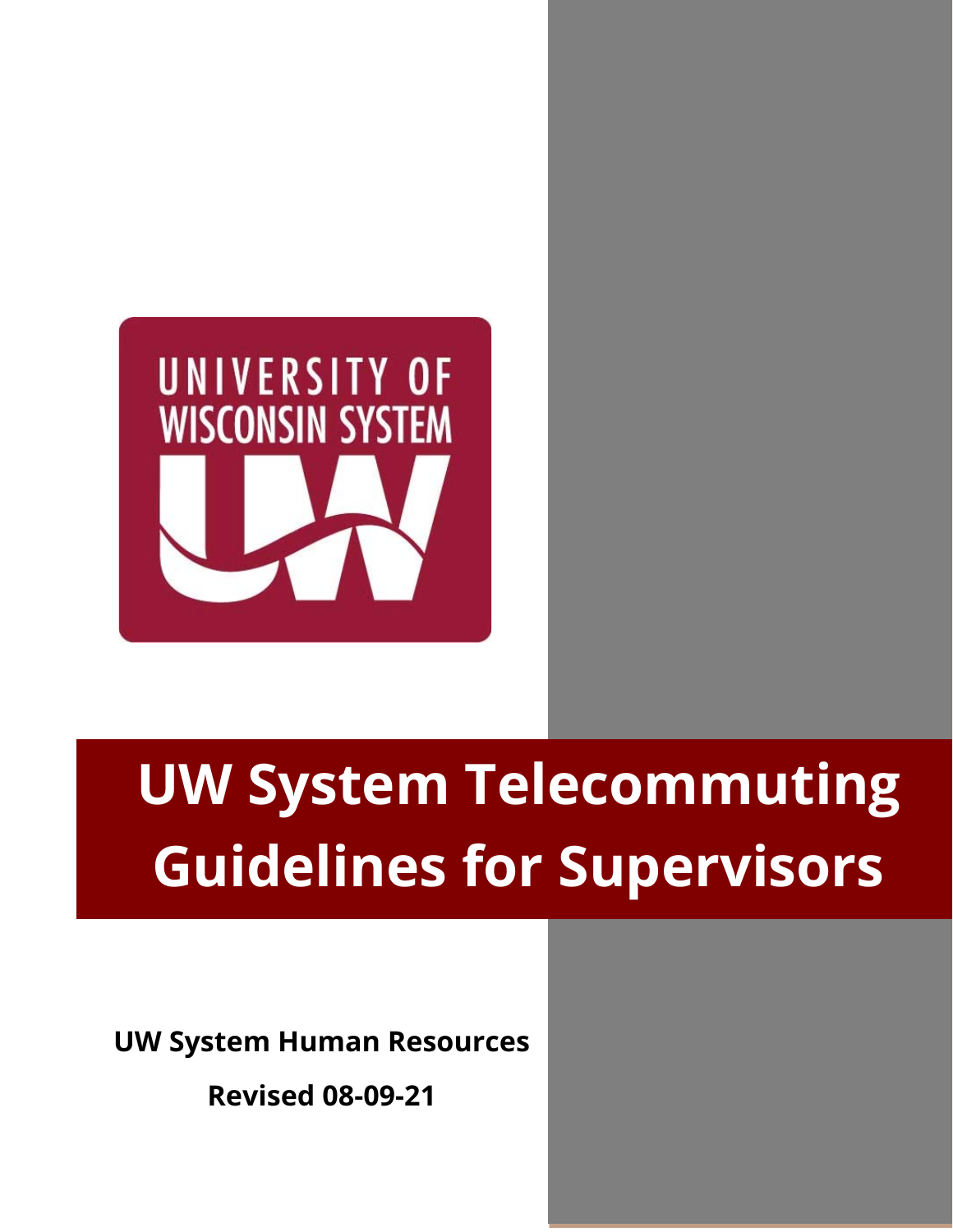# EXECUTIVE SUMMARY

This guide has been developed to help UW System supervisors process telecommuting applications from their employees and make decisions whether to approve a particular application.

# TELECOMMUTING GENERALLY

Telecommuting agreements will be used when an employee spends a meaningful part of their work month at a location other than their normal UW System headquarters. The creation of a telecommuting agreement serves three important risk management interests for the UW System:

- employee health and safety
- data and information system security
- workforce management

When we authorize a remote workspace, we are essentially creating a satellite UW System work location. These satellite work locations are subject to the same policies, procedures, and safety requirements as our regular work locations.

- Liability associated with employees is the same when the employee works at a remote work location as when they work in a traditional workplace.
- Responsibilities to keep our confidential data secure and protect our information systems from intrusion are the same whether the employee is working at a remote location or in a traditional workplace.
- If an employee is injured at a remote work location, worker's compensation applies. If the injury is the result of a safety violation, our responsibilities are the same.
- If an employee sexually harasses another person at a remote work location, we have the same obligations and responsibilities under Title VII.

The telecommuting policy and the associated Telecommuting Agreement form are designed to mitigate the risks to the UW System associated with allowing employees to operate without supervision, at a remote site over which we have no direct control.

# WHAT IS NOT CONSIDERED TELECOMMUTING

The telecommuting agreement is about the creation of a new UW System remote workspace. Not all work performed away from a traditional headquarters location is considered telecommuting. Here are some examples of remote work that would not be considered telecommuting:

- Business travel
	- $\circ$  Sending an employee to a conference, attending a business lunch, or going to a meeting at some other entity's business location is not telecommuting. Neither UW System nor our employee has any legal control over the destination property. This type of remote work is also likely intermittent, and the destination locations likely vary from trip to trip.
- Employees holding meetings off-site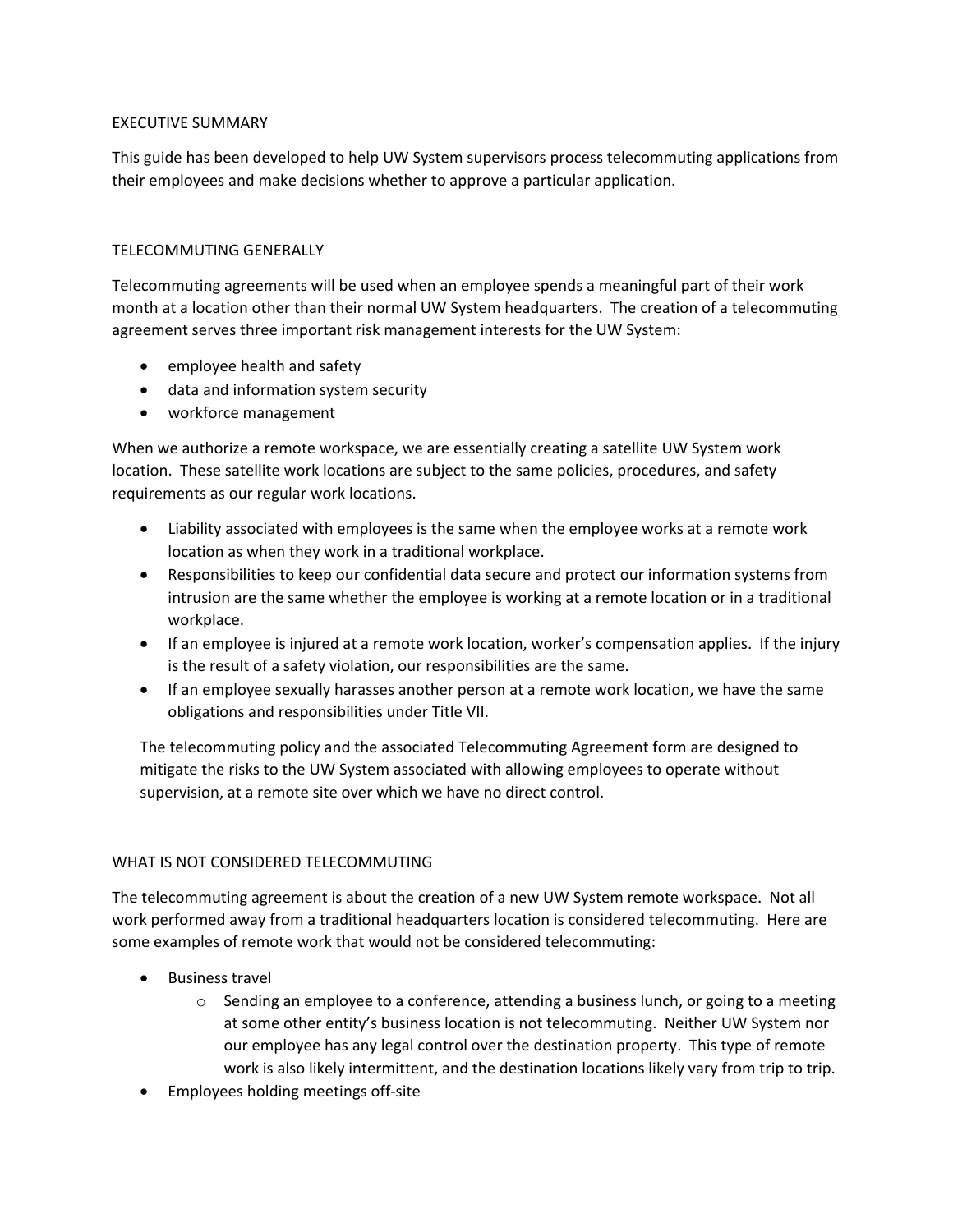- $\circ$  A group of employees attending a meeting at a restaurant or some other public accommodation are not telecommuting. We may still be responsible for any misconduct, but if an employee is injured because a chair breaks in a restaurant, we will not be fined by OSHA.
- An employee visiting another employee's home outside of normal work hours.
	- $\circ$  If the visit occurs outside of normal work hours, this will not fall under the telecommuting policy's prohibition against business visitors.
- Time spent away from the office by a salaried employee, unless there is an expectation by the employer that the employee will perform work at a remote work location.
	- $\circ$  For salaried employees, the critical question is not how many hours are spent on campus versus elsewhere, but rather whether the employer expects the employee to perform work at a remote work location on a regular basis. For example, a salaried employee may spend 30 hours a week on campus on Mondays, Wednesdays, and Fridays, but remain at home on Tuesdays and Thursdays. A telecommuting agreement is only required if the institution has approved and expects the employee to work from home on Tuesdays and Thursdays.
- An employee staying home on FMLA leave.
	- $\circ$  FMLA leave is intended to provide an employee with protected, unpaid, time off of work if such leave is necessary due to an employee being unable to work due to illness/injury, following the birth or adoption of a child, or to care for a family member with a serious health condition. An employee on FMLA leave is, by definition, not working. An employee who is telecommuting is working.

# **Combining leave with telecommuting:**

It is permissible under the policy for an employee to combine part-time telecommuting with paid or unpaid leave. If such an arrangement is acceptable to both the employee and the institution, the telecommuting agreement should be very clear about both the work expectations, and the amount and type of leave being used. Any leave used should still be tracked by normal processes, separate from the telecommuting agreement.

# PROCESSING A TELECOMMUTING AGREEMENT

This section of this document addresses the UWS Telecommuting Agreement, including how a supervisor should respond to certain data fields or certain information provided on the form.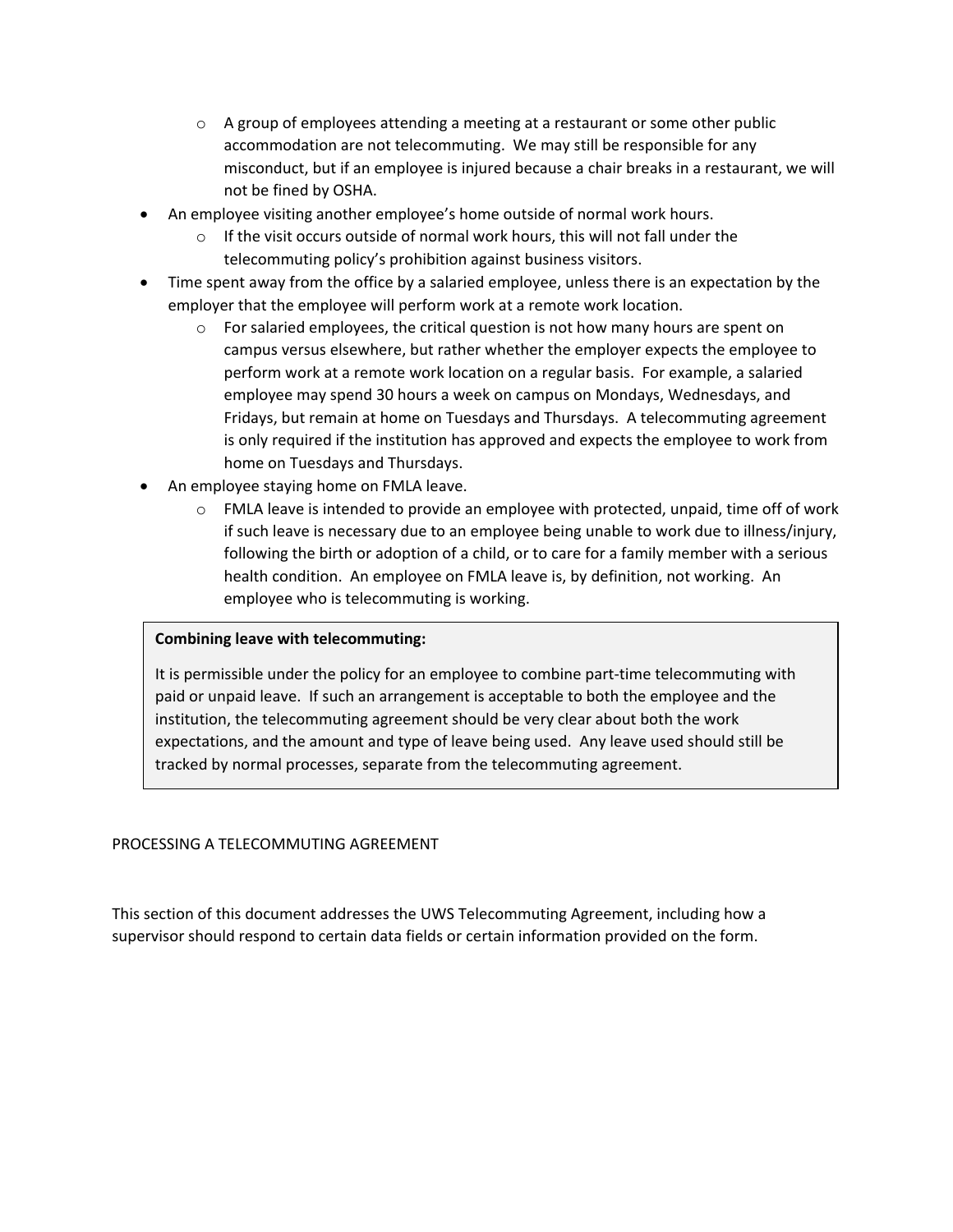# **Section 1(A) Designated Workspace**

Telecommuting Agreements must identify the location of the employee's remote workspace. **This may be a home, apartment, or rented/owned office space.** It should not be a location in which the employee exercises no control/dominion over the property (e.g. a coffee shop, a friend's house). Employees cannot guarantee compliance with our IT Security protocols, our business record security/confidentiality standards or our workplace safety standards in a location they do not control.

**The address should also be a Wisconsin address**. If the employee is seeking to telecommute from a location outside the state of Wisconsin, the approval of a Vice-Chancellor or a Vice-President is required. This approval shall only be granted after that Vice Chancellor or Vice President has consulted with University Legal Services to ensure all appropriate considerations have been taken with respect to the tax, insurance and employment law implications of an employee telecommuting from another state or country. Such arrangements are not prohibited, per se, but a supplemental agreement may be required if the institution is so advised by legal counsel. The employee should also be fully aware of the additional impacts created by telecommuting from out of state. (See Appendix A.)

# **Note regarding out-of-state telecommuting:**

The intent of this process is not to unduly limit telecommuting for those employees who may live across state lines but live within a reasonable commuting distance of their home campus. The intent is to ensure that all stakeholders have appropriate notice about the special legal considerations that exist when an employee is working for the UW System from outside the State of Wisconsin.

The employee should specify if the remote workspace is a

room or a portion of a room. This is important in the event an accident or injury occurs at the employee's home and is also important for the employee's income taxes, if they intend to claim deductions related to the maintenance of a home office.

# **Section 1(B) Telecommuting Schedule**

This section of the Telecommuting Agreement allows the employee and the supervisor to specify the employee's expected work schedule, as well as which days they are expected to work from home and which days they will work in their regular headquarters office. **The employee's schedule should be estimated as accurately as possible.** It is important to have this information in the event an incident occurs at the employee's remote work location. **If the employee's schedule varies, this information should be included in the text boxes for specifying hours.**

The beginning and end date of the agreement should be specified. If it is intended that the agreement is

ongoing, then it is not necessary to enter a date in the "End Date" field. Instead, an annual review

# **Multiple intermittent periods of telecommuting in the same year:**

The intermittent telecommuting option available in the policy is intended for short-term, unplanned, periods of telecommuting. It should not be used in lieu of a telecommuting agreement when the employee is telecommuting on a recurring basis.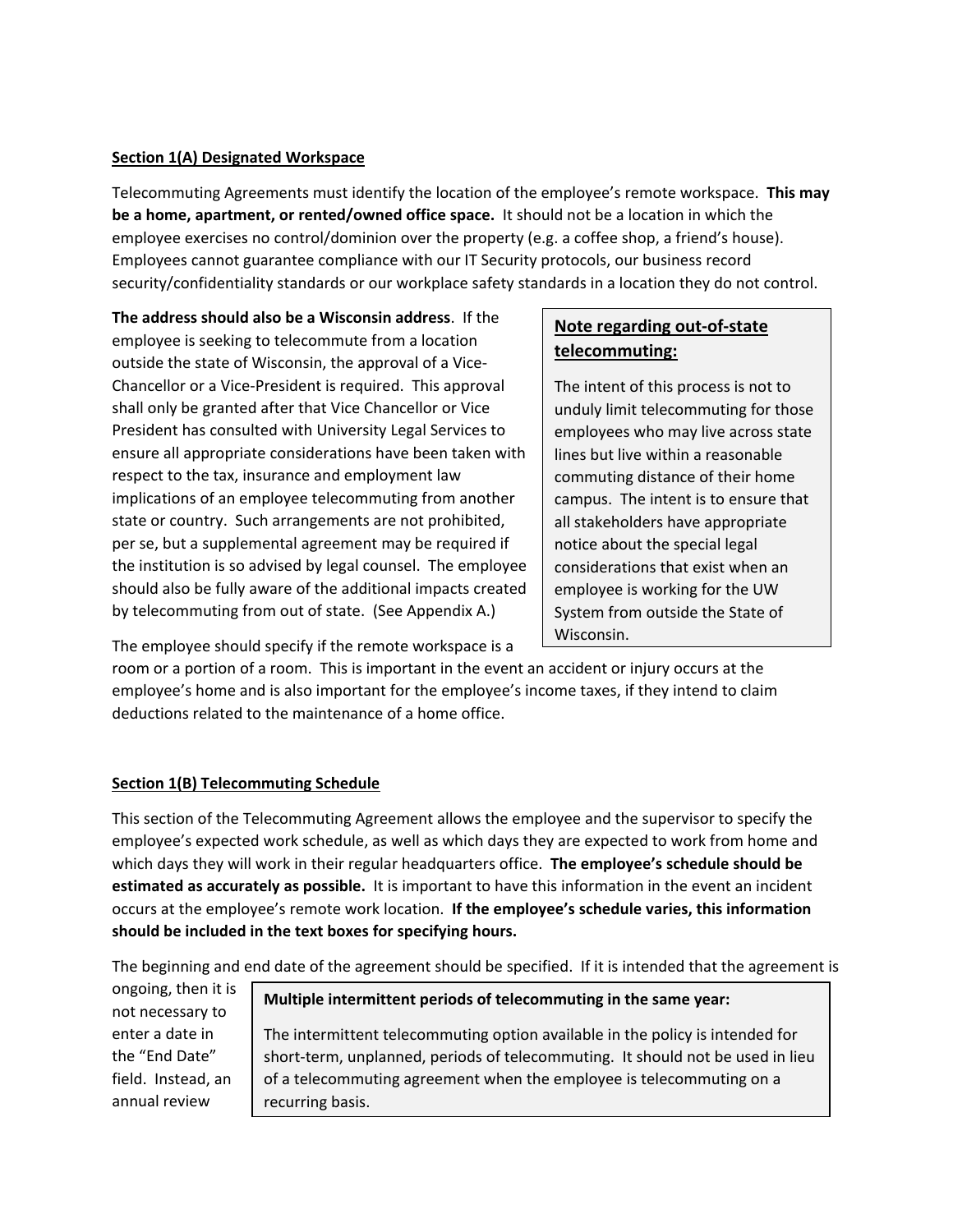date should be entered in the "Review Date" field. If a telecommuting agreement has a fixed end date and the total duration of the agreement is less than one year, it is not necessary to specify a review date. If the agreement is indefinite or for a duration of longer than one year, a review date is required.

# **Section 1(C) Expectations**

This section provides an opportunity for the employee and the supervisor to articulate other expectations for the employee as related to the telecommuting agreement. Best practice with remote employees includes routine contact with the supervisor and other co-workers to ensure the employee does not become disconnected from their colleagues, and as an accountability factor. This is a greater concern with full-time telecommuters than with part-time telecommuters. The information in this section may

# **Telecommuting expectations for faculty:**

When approving a telecommuting agreement for faculty, the approving institution should ensure that the faculty member is able to meet all of their obligations as a faculty member, including teaching, service and scholarship.

be minimal for part-time telecommuters who are in the office one or more days per week.

#### **Section 1(D) Records Management**

In this section, the acknowledgement of our remote IT security policies is mandatory. The requirement to notify the employer of any change in residence is also mandatory. An employee who is relocating their remote work location should not be permitted to begin work in the new location until their telecommuting agreement has been updated with the new address information along with the necessary approvals (i.e. out of state address).

The employee is required to maintain homeowner's or renter's insurance and to retain proof of that insurance. The supervisor may require this documentation at any time. UW System insurance policies may not cover negligent damage to UW System furniture or IT assets located at a remote work location.

#### **Section 2 Communications Expectations**

Acknowledgement of UW System communication expectations is mandatory.

# **Section 3 Travel Status and Expenses**

This section allows for the pre-approval of any future reimbursable travel-related expenses that are known at the time the Agreement is signed.

For an employee operating under a full-time Telecommuting Agreement, their remote work location is considered their principal place of business. Travel to other locations, away from that remote work site,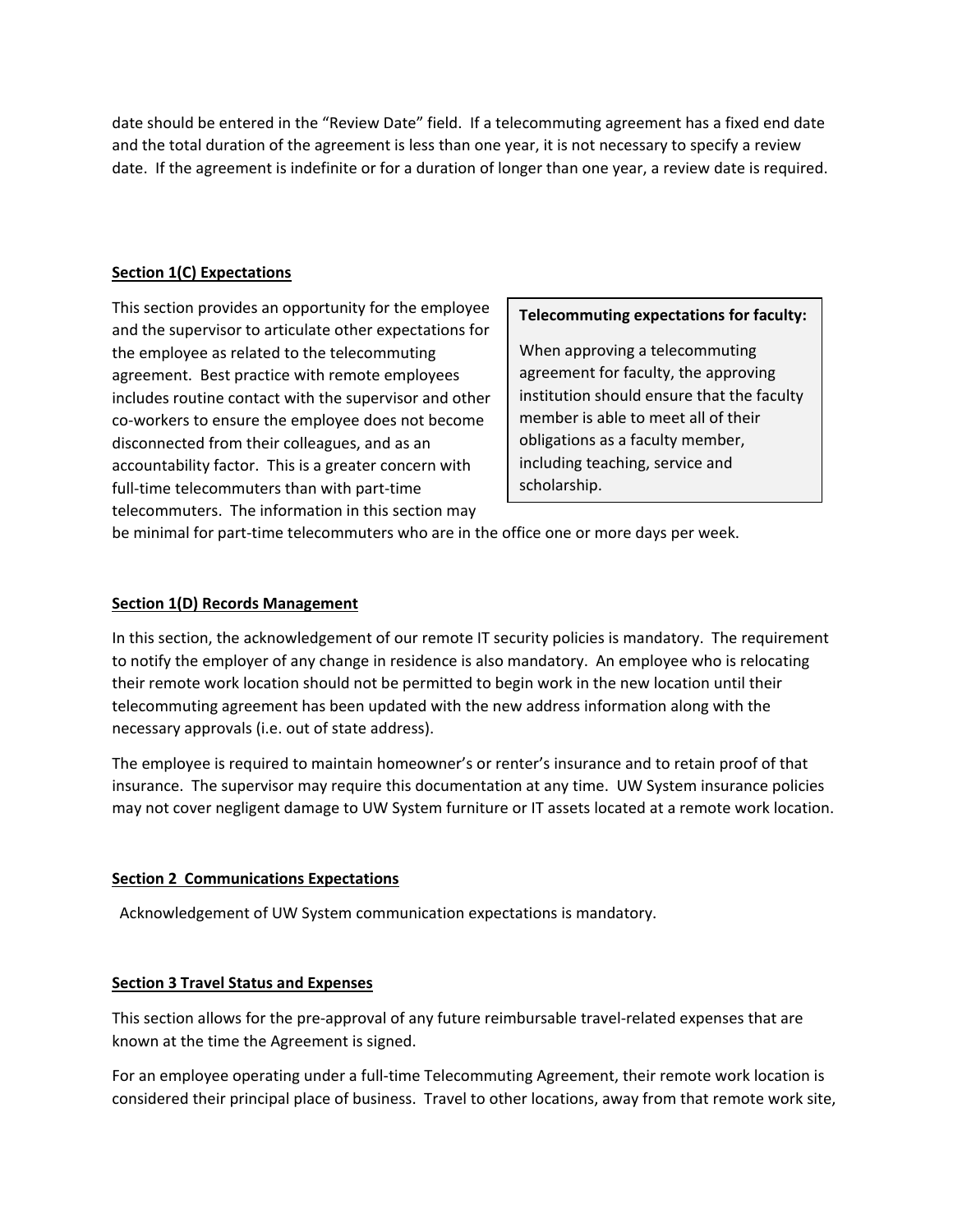may be reimbursable travel. For an employee on a part-time telecommuting agreement, the employee's UW System workplace is considered their principal place of business. Travel from the employee's home to their UW System workplace is considered non-reimbursable commuting.

# **Section 4 Telecommunication and Equipment Costs**

This section provides for the documentation of the telecommunications, office equipment and computing resources that will be provided to the telecommuting employee.

**At least one method of telecommunication must be provided to a telecommuting employee by their home institution.** 

**UW System policy is that UW System does not provide internet service to telecommuters. Employees must secure their own service as a condition of telecommuting.**

**Ergonomic office furniture/equipment is a requirement for telecommuting. The employee may provide their own furniture (provided it meets our ergonomic standards), or the institution may provide furniture/equipment.**

**Employees are required to use UW System-issued computers for routine telecommuting. Asset tracking is required for any issued equipment. Only UW System IT personnel may perform maintenance on UW System computers or equipment.**

# **Section 5 Confidentiality of Data & Record Management**

This section is mandatory. At a minimum the employee must check "yes". If the employee is working with particularly sensitive records or there are numerous other individuals in the household, it is appropriate to fill in the additional text box to describe steps the employee will take to protect sensitive records.

# **Telecommuting Safety Checklist**

Questions 1 through 15 relate to OSHA workplace safety standards. The employee must self-certify that the answer to each question is "yes". If an employee answers "no" to one or more of these questions, the remediation of those hazards should be a prerequisite to the approval of the Telecommuting Agreement.

Question 16 is a domestic violence screening question. If the employee answers "no" to this question, the supervisor should set up a private meeting, at a UW System location, with the employee and including at least one HR rep who has completed UW System domestic violence training. **Answering "no" to this question does not automatically disqualify an employee from eligibility for telecommuting, but it is mandatory that the DV-trained HR representative authorize the telecommuting agreement to proceed, notwithstanding the "no" answer.**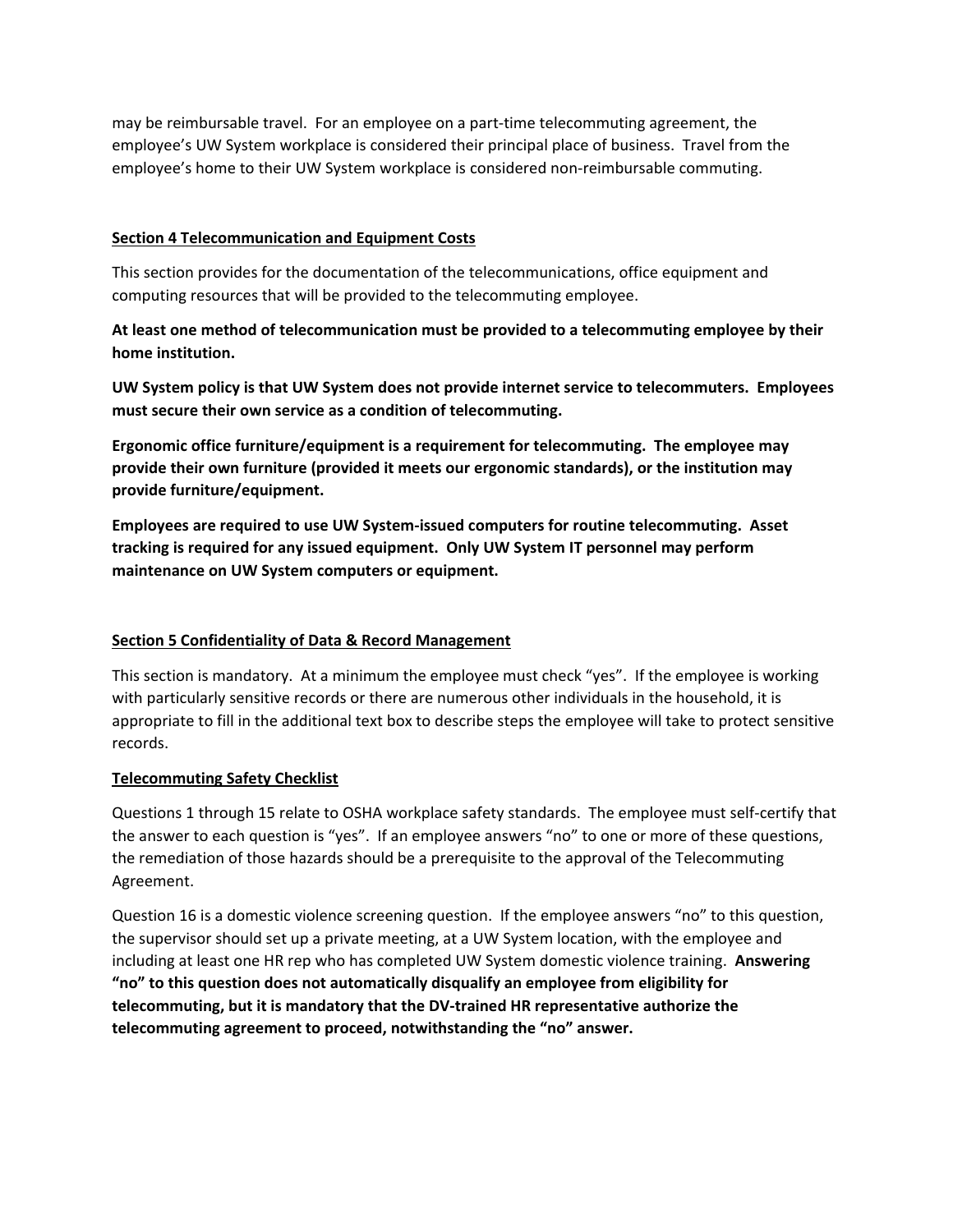#### **Telecommuting- Ergonomic Checklist**

The seventeen questions in this section are designed to mitigate the risk of workplace illnesses or injuries related to ergonomic workspace design. If an employee answers "no" to one or more of these questions, the supervisor will work with the employee to mitigate the issue. Mitigation may include institution-provided ergonomic furniture and lights reimbursing the employee for the purchase of ergonomic furniture, the employee using existing furniture or equipment within their home, or through other measures such as stretch breaks, reorganization of workspace, choosing a different room for the remote workspace, etc.. If, after mitigation attempts, the answer to one or more questions is still "no", the supervisor may assess the ergonomic risk and approve or deny the application accordingly. If the application is approved, it is recommended that the supervisor follow up with the employee on a regular basis during the term of the Telecommuting Agreement to determine if the employee is developing any signs of injury related to poor workspace ergonomics. If such signs appear, the supervisor should revisit the mitigation measures with the employee. If necessary, a Telecommuting Agreement can be modified or discontinued to mitigate ergonomic injuries. **Supervisors should keep documentation of ergonomic concerns and mitigation measures that arise from these conversations.**

Any questions related to telecommuting not addressed in this guide may be directed to UW System Human Resources Staff at: uwshr@uwsa.edu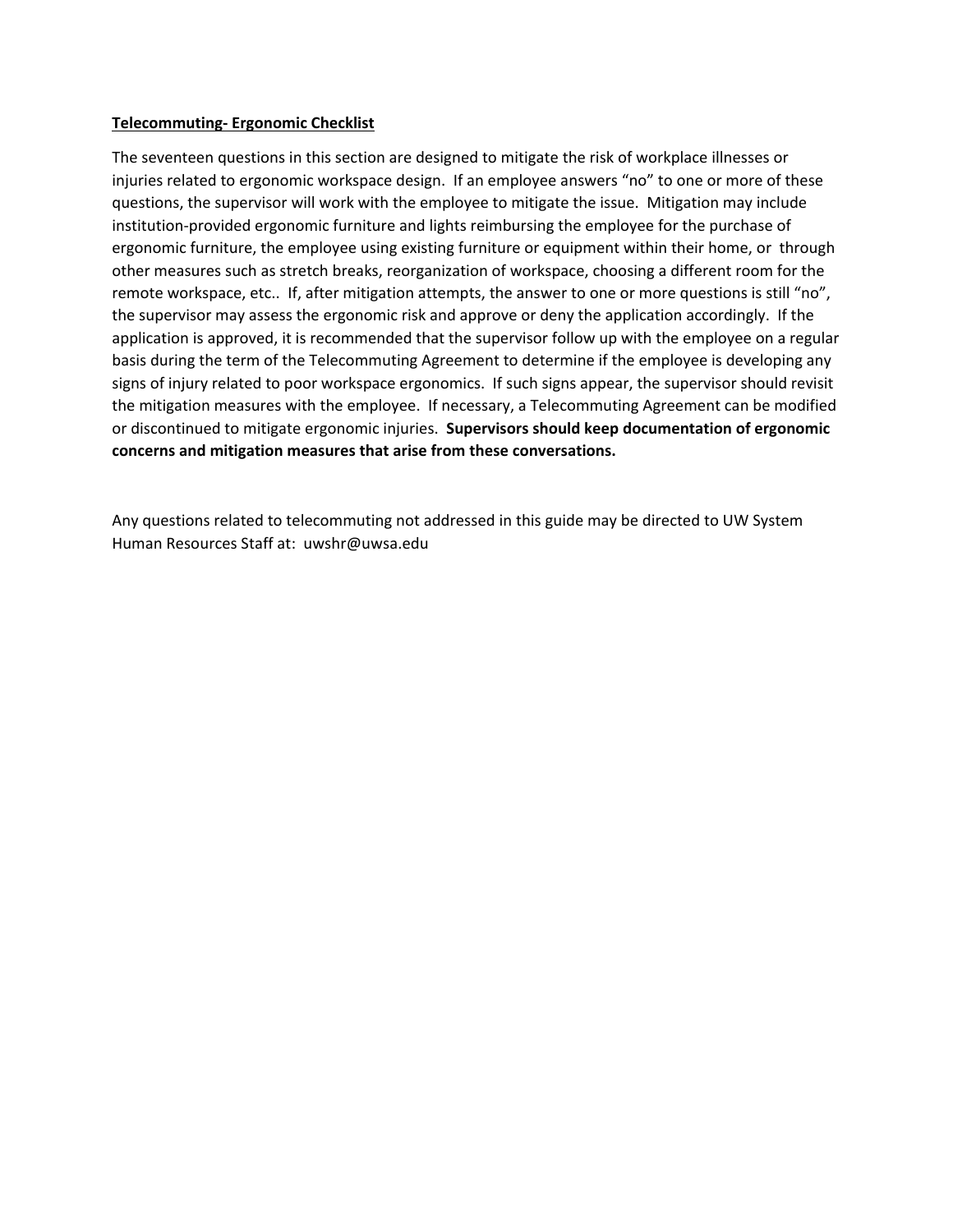# **Appendix A – Issues associated with Telecommuting from Outside the State of Wisconsin\***

# **I. Out-of-State Remote Work**

Out-of-state remote work is complex and involves increased costs and legal risks to the UW System due to employment laws, taxation rules, cybersecurity risks, and other compliance requirements in other states. In addition, the System's workers' compensation coverage and employee liability protections do not automatically extend to locations outside the State of Wisconsin, so special arrangements must be made with Risk Management and the Office of General Counsel before an employee starts remote work from outside the State of Wisconsin. The employment laws of other states will typically apply to employees working within their jurisdiction, even if the employer is an out-of-state entity. Some of these laws may be similar to Wisconsin's, but others may be substantially different.

# **II. International Remote Work**

Employing individuals to perform work outside the United States is complex and involves increased costs and legal risks to the UW System due to employment laws, taxation rules, cybersecurity risks, and other compliance requirements in other countries. In addition, the University's employee liability protections do not automatically extend to locations outside the State of Wisconsin, so special arrangements must be made with Risk Management and OGC before an employee starts remote work from outside the United States.

Prior to approval for international remote work, the following risks and liabilities need to be addressed between the institution, identified campus offices or departments, and the employee. The final arrangements will be reflected in a separate, supplemental *International Remote Work Agreement*. Approval for international remote work may require the expenditure of significant money on outside legal counsel (arranged through OGC), purchase of additional insurance, and consideration of tax laws, regulatory, or other impacts on the University. Payment for the cost of legal fees and insurance is the responsibility of the Institution.

- a. **Employment Laws**: As a general rule, employment laws of a host country apply to foreign nationals and U.S. expatriates employed in positions outside the United States. This principle applies to laws relating to dismissal, compensation, taxes, benefits, severance, and furlough, among others. A country may require the UW System to register, seek licensure, create a separate legal entity, or seek other permission to employ individuals in the country. Creation of a separate legal entity will require the approval of the UW System Board of Regents.
- b. **Payroll and Benefits**: For a foreign national employed outside of the United States, there are tax implications that require substantial and detailed document tracking. Access to benefits can be affected by the availability of a Social Security number, previous health care coverage, and strict enrollment windows.
- c. **Data Security**: Data security protections may be required based on United States or international laws, regulations, or policies, as well as cybersecurity risks or vulnerabilities, and certain countries' network access rules. The Office of Information Security will review proposed arrangements to provide guidance regarding an international remote worker's use of technology, equipment, and network access to accomplish their work.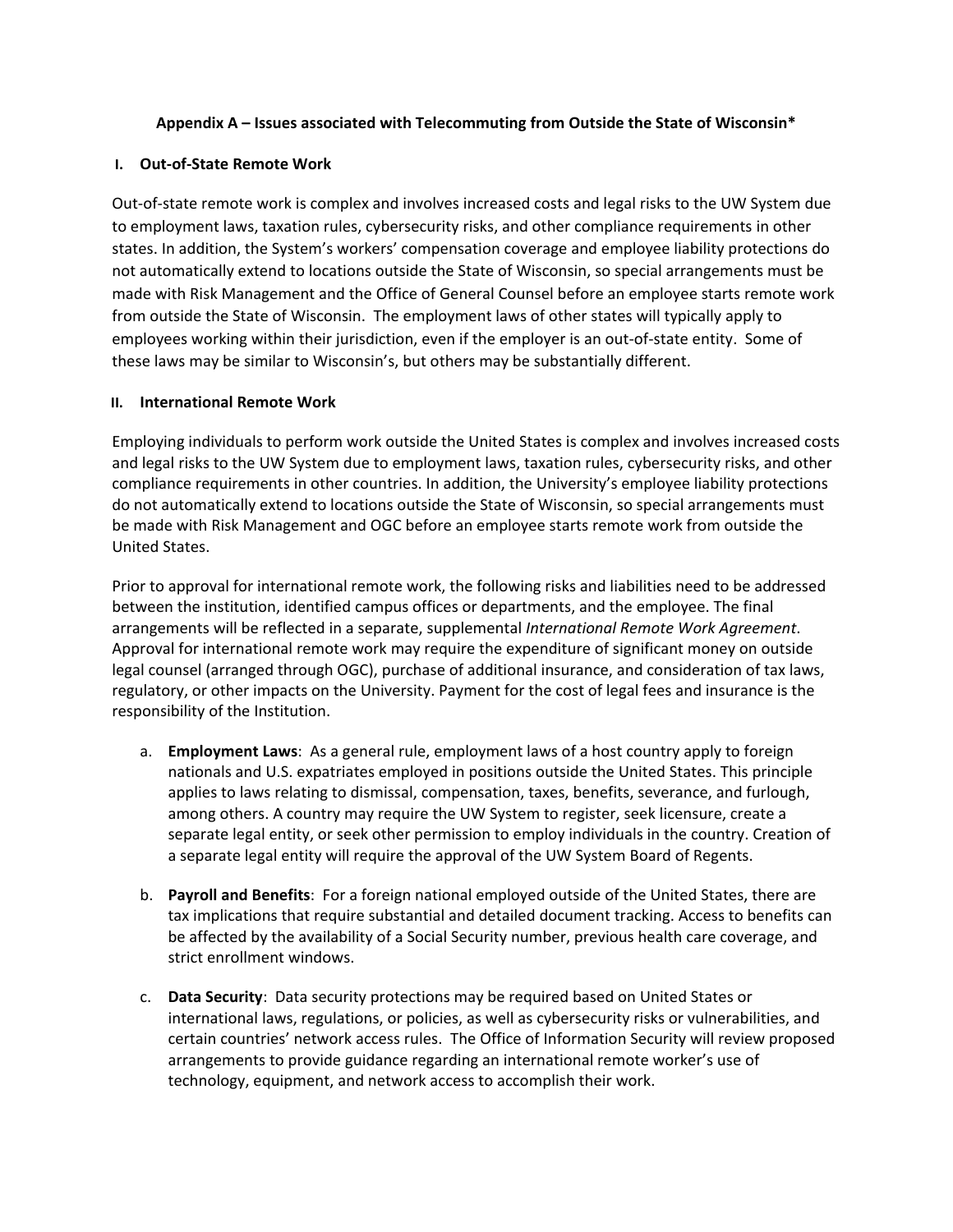- d. **Data Privacy**: The data an international remote worker intends to access may be protected by United States, European Union (EU), or other jurisdictions' laws and regulations, such as the Health Insurance Portability and Accountability Act (HIPAA), Family Educational Rights and Privacy Act (FERPA), or General Data Protection Regulations of the European Union (GDPR). The Office of Compliance will review proposed arrangements to provide guidance regarding how to reduce risks to the privacy of the data involved. As needed, the Office of Compliance also will consult with the Office of the Registrar, Office of General Counsel, and/or other data privacy experts at UW System Administration.
- e. **Liability Caps and Statutory Immunity**: The liability caps and statutory immunity applicable to the UW System do not apply to litigation in a foreign jurisdiction.
- f. **Intellectual Property**: Foreign and international intellectual property laws may apply to an employee working remotely from another country.
- g. **Export Control**: A license may be required to provide education services, conduct research, or work for the UW System while outside the United States. No online learning or remote work will take place in countries that are considered restricted by the UW System due to export control. The list of restricted countries is updated occasionally; a current list can be obtained from the Office of Export Control. In addition, there is a risk to working in countries that are restricted or embargoed by the Departments of State and Treasury, including China and Russia. To ensure export compliance, further control measures may be required from certain countries over others.
- h. **Worker's Compensation**: UW System's State of Wisconsin Self-Funded Worker's Compensation Program does not provide coverage for employees who sustain occupational injury or illness while working outside of the United States under an international remote work arrangement. Special arrangements must be made with Risk Management and the Office of General Counsel before an employee starts international remote work.
- i. **Purchasing/Procurement**: Purchasing and procurement for employees in foreign countries is complex and involves the university's obligations under State of Wisconsin rules.
- j. **Research and Sponsored Project Awards**: Sponsors generally expect to be informed at the time of proposal if research activities will take place outside of the United States. The activities may need approvals, permits, or licenses. For example, employees supported by a National Institute of Health (NIH) award and working in a foreign country may need to notify the NIH Institute/Center through their institution's Office of Research and Sponsored Programs, or functionally equivalent office. If the work performed outside the United States is significant, NIH requires additional approval. Other sponsors need to be notified of work in a foreign country to ensure compliance with sponsor terms and conditions.

An Institution should follow the processes in this policy to understand the obligations and compliance responsibilities for the Institution and the UW System as an employer, ensure that employees are wellinformed of the risks and liabilities associated with international remote work, and mitigate the risks and liabilities for the institution? and employee.

\*Adopted from draft UW-Madison Remote Work Policy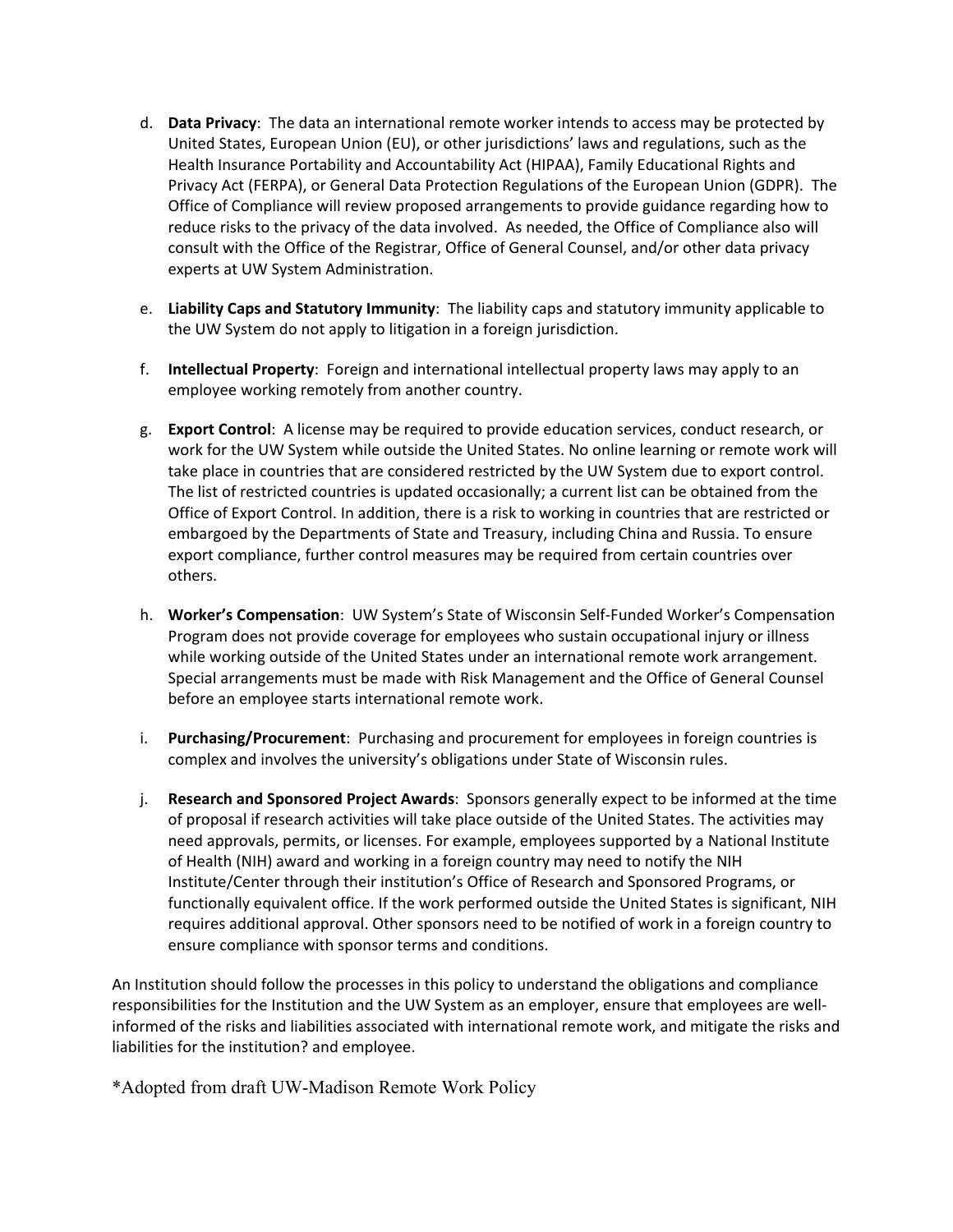# **Appendix B- Special Considerations for Faculty and Instructional Academic Staff**

Faculty and Instructional Academic Staff (IAS) require special considerations when deciding whether or not to utilize a Telecommuting agreement.

As FLSA exempt employees, faculty and IAS do not routinely have their time tracked on an hourly basis. There may also be a history of institutional flexibility with regards to when and where faculty complete their assigned work (with the exception of those hours the faculty member or IAS is assigned to a particular course section). "Taking work home" is a common practice among faculty and IAS.

As mentioned earlier in this guidance, not every instance of a faculty member or IAS working someplace other than a campus constitutes the creation of a remote work site, and subsequently will not constitute telecommuting for the purposes of this policy.

This Appendix is designed to help supervisors determine when a telecommuting agreement is necessary for faculty or instructional academic staff. To make this determination, ask the following questions:

# **Have I directed this employee to work at a remote work site?**

When you hired this employee, or when you most recently assigned work to this employee, what was your understanding about where the work would be performed? Does the employee have an office or cubicle on campus? Does the employee have access to a shared workspace or hoteling space? If you have provided a place on campus for the employee to complete their assigned work, and have not expressly, or through implication, created the expectation that the employee will perform work elsewhere, then that assigned campus space is the employee's work site.

# **If I have directed an employee to work at a remote work site, is the length of the assignment long enough to implicate the Telecommuting Policy?**

See the policy for the definition of intermittent, short term and longterm telecommuting. Sending an employee to a conference, for example, would not likely be a long enough assignment to go beyond intermittent telecommuting. If the assignment does not meet the duration requirements (longer than 10 consecutive business days to constitute short-term telecommuting, longer than 3 months to

# Faculty Work Sites

One of the primary purposes of our Telecommuting Policy is to identify remote work sites where our employees have been assigned to work. This is important because if we have assigned an employee to work at a remote work site, we have an obligation to ensure that work site is safe.

An employee is assigned to a work site when an employer directs an employee to perform work at a location. This may be an express directive (such as when an employee signs a telecommuting agreement indicating they will work at an identified remote work location on certain days), or this may be an implied directive (an employee is assigned work, but we have not provided space on campus for them to perform this work- by implication, we intend for them to complete the work somewhere else).

If a faculty member/IAS has been assigned, or provided access to, space on campus to complete the work assigned to them, then that is their work site. If a faculty member/IAS has not been given space on campus, or if we know the faculty member/IAS will be based somewhere other than the campus, then we must identify their remote work site.

Telecommuting agreements are required when an employee is assigned to a remote work site (subject to the other elements of the policy).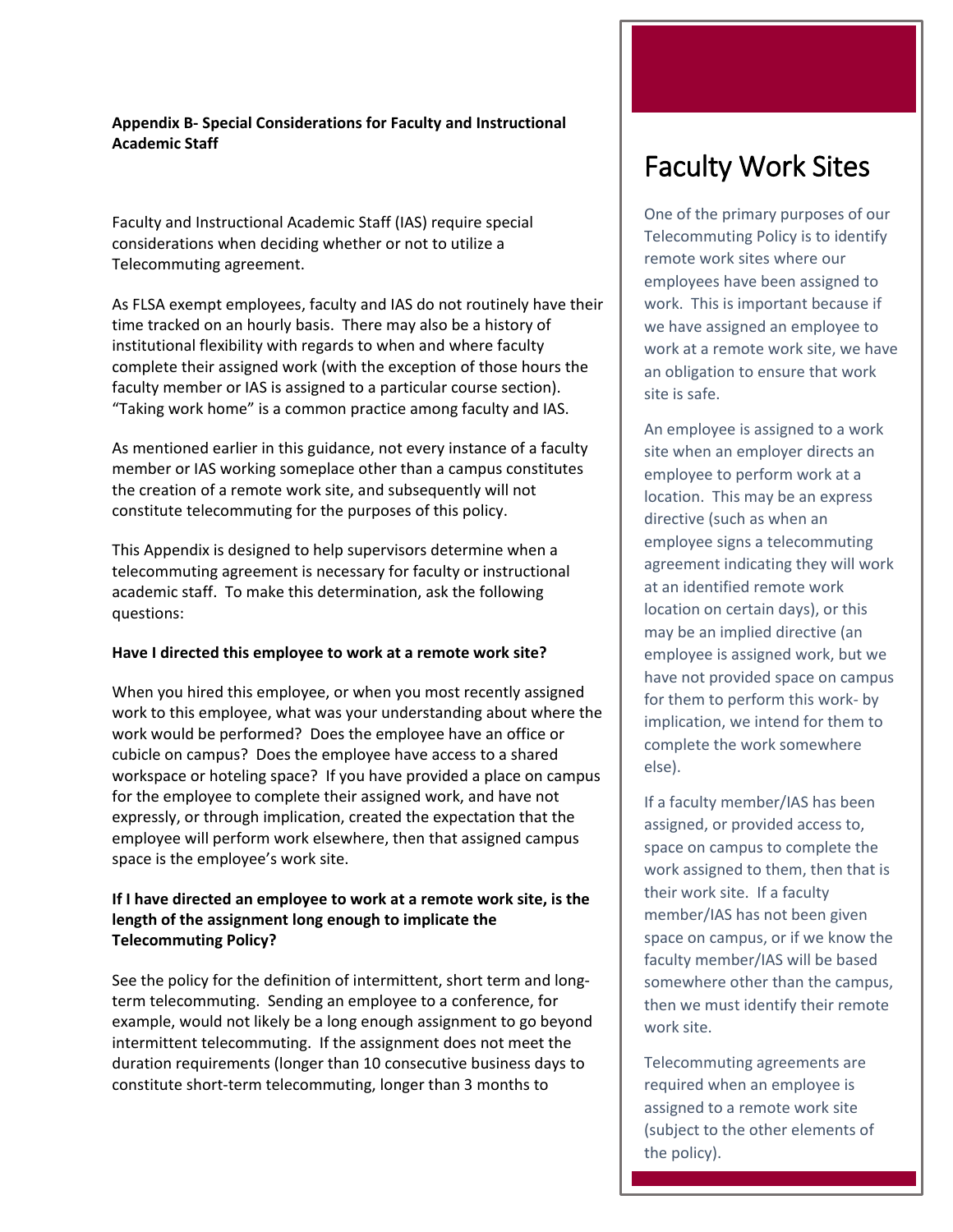constitute long-term telecommuting), then use of a telecommuting agreement is not required.

# **Do I \*know\* this employee will routinely be working at an off-campus site, and have I agreed to this arrangement?**

Sometimes an employee is hired with the understanding that they will be working from home or some other remote location. Sometimes an employee is hired to teach one or more courses and is not provided with an on-campus workspace. (This creates the situation where the supervisors knows, or should know, that the employee will be working from someplace off campus.) In these instances, the employer has tacitly or expressly consented to the creation of a remote work site.

# **Am I tolerating an employee taking work away from their campus work site, or do I expect the employee to do work off-campus?**

If an employee has been provided with an on-campus workspace, and the supervisor has no expectation that the employee will routinely work at a remote location, then the employer has not created a remote work site. Tolerating an employee taking work home on their own initiative is not the same thing as directing the employee to do so. By contrast, in the typical case of non-instructional academic staff and university staff, if a supervisor agrees to allow an employee to spend some portion of their work week away from their primary work headquarters, then there is an expectation that the employee will be performing work during that absence. Through past practice and institutional culture, non-instructional academic staff and university staff have normally been more accountable for their particular hours of work than faculty and instructional academic staff, as a matter of workforce management. This is related, but separate, from the determination of whether a remote work site is being created by the employer. [It is also related, but separate, from the question of the FLSA status of the employee. Think of the differences between lawyers (whose time is closely tracked) and outside sales reps (whose time is seldom monitored). Both are FLSA exempt, but with very different workforce time management expectations.]

# **Special Telecommuting Agreement for Faculty and Instructional Academic Staff**

Some of the information required on the long form telecommuting agreement is not directly relevant to faculty and instructional academic staff (e.g. daily hours of work). For this reason, when a Telecommuting Agreement is required for these types of employees, **Form Section I.B. (Telecommuting Schedule) is optional** at the discretion of the institution.

Examples:

I have hired an assistant professor to teach on-line courses. At the time of hire, the employee told me they plan on working from their home in Illinois.

*We \*know\* this employee will be routinely working at an off-campus location and have agreed to this arrangement- a Telecommuting Agreement is required.*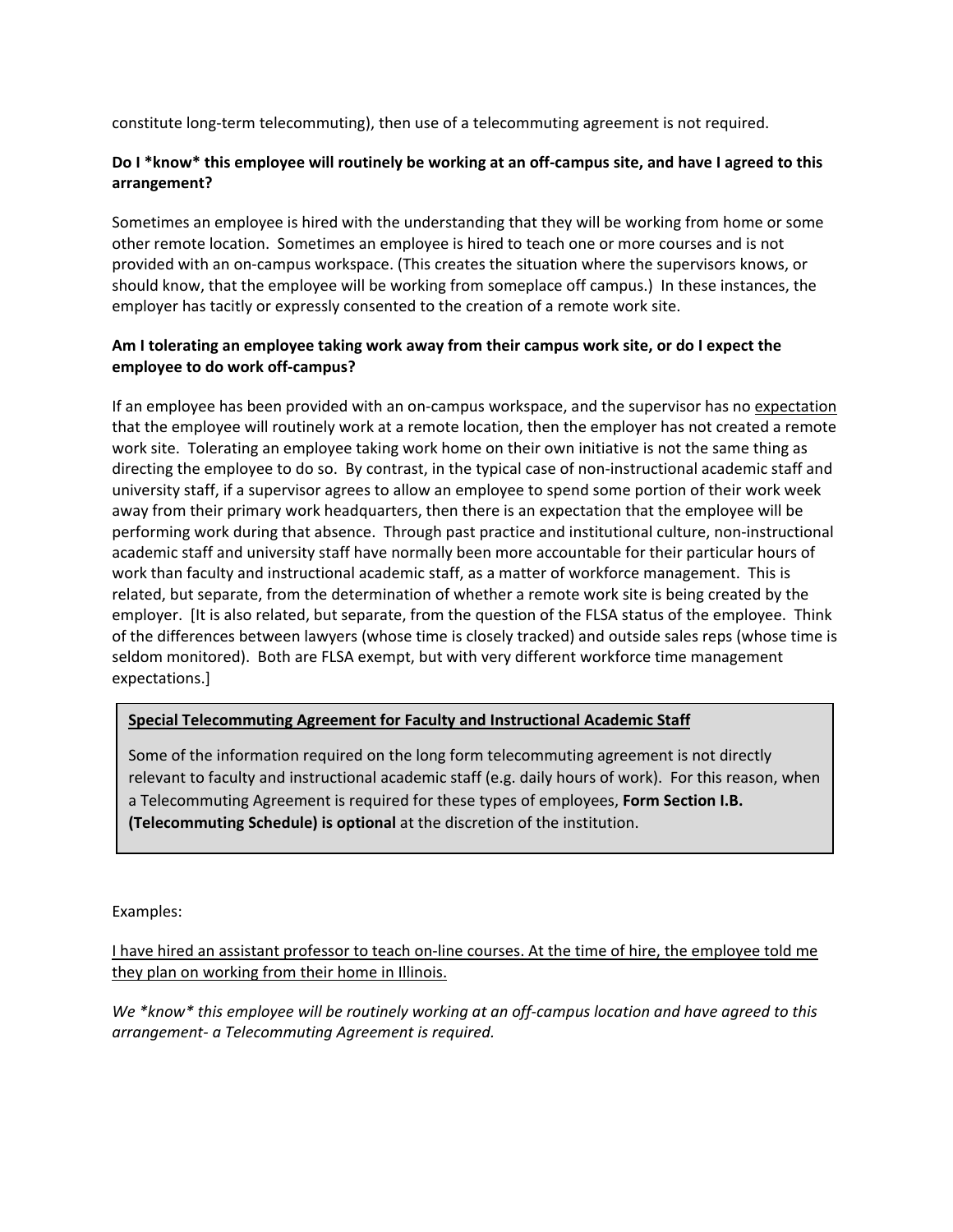I have an Associate Professor who teaches on campus, but spends little time in their office and routinely takes work home.

*The employee has an assigned office space on campus. We tolerate the employee taking work home, but do not expect it. The employee could be reasonably expected to do all of their work from their campus office if they chose to do so. No telecommuting agreement required.*

I have a faculty member who will be spending a year in Germany as part of a faculty exchange program. We will still be paying this faculty member's salary and benefits during this period.

*A Telecommuting Agreement is required. We know this employee will be working at an off-campus site for 1 year. Telecommuting Agreements for out-of-state or out-of-country arrangements require approval of a Vice Chancellor and consultation with the Office of General Counsel.* 

I have hired a part-time instructor to teach an on-line course. We have provided the employee with access to a shared on-campus workspace and computers.

*The employee has an assigned office space on campus. We tolerate the employee taking work home, but do not expect it. The employee could be reasonably expected to do all of their work from the shared office space if they chose to do so. No telecommuting agreement is required.*

I have hired a part-time instructor to teach an in-person course. We have provided them with access to a shared on-campus workspace and computers. We have 3 such spaces available for 200 part-time instructors.

*There is no particular magic ratio when it comes to shared office spaces, but in this extreme example, we could not reasonably expect that the 200 part-time faculty members could do all their work from the shared office spaces if they chose to do so. Telecommuting agreements would be required. Think in these terms- if this employee were working from home and were somehow injured in the course of performing their work, could they make a reasonable argument that UWS \*required\* them to work from home?*

I have an associate professor who has been assigned a 100% on-line workload. They still have their usual campus office assigned to them.

*The employee may decide to do much of this work from home, but that isn't necessarily our expectation. We have provided them with a workspace on campus and they could reasonably be expected to perform all of their work there, if they chose to do so. The type of assignment isn't as important as what expectations we create for where the work will be performed. No telecommuting agreement required. (Exception- the employee informs us that they will be living in a cabin in South Dakota during this assignment, now we \*know\* they will be working from a remote location, and must work from that location, since that would be beyond a reasonable commuting distance. A telecommuting agreement Is now required.)*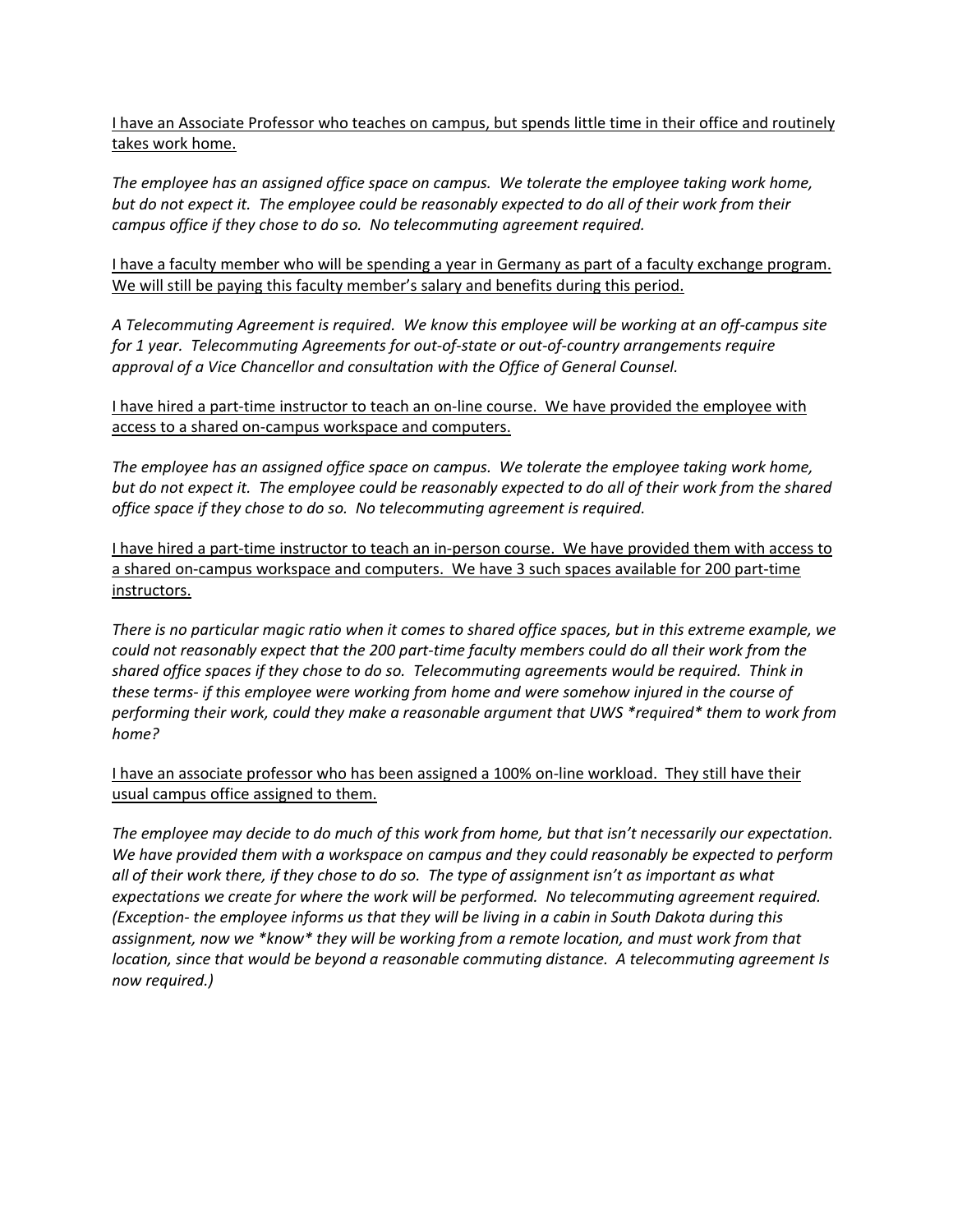| <b>Faculty/IAS Status and</b><br><b>Assignment</b>                    | <b>Workspace Provided</b>                                                                                                                | <b>Telecommuting Status</b>            |
|-----------------------------------------------------------------------|------------------------------------------------------------------------------------------------------------------------------------------|----------------------------------------|
| Any Faculty or IAS<br>Assigned at least 1 on-campus<br>course section | Assigned or provided access to<br>an on-campus workspace                                                                                 | No telecommuting agreement<br>required |
| Any Faculty or IAS<br>Assigned only on-line course<br>sections        | Assigned or provided access to<br>an on-campus workspace                                                                                 | No telecommuting agreement<br>required |
| Any FT Faculty or IAS<br>Assigned only on-line course<br>sections     | Not assigned or provided access<br>to on-campus workspace <or><br/>appointment assumes 100%<br/>working from a remote work<br/>site</or> | Telecommuting agreement<br>required    |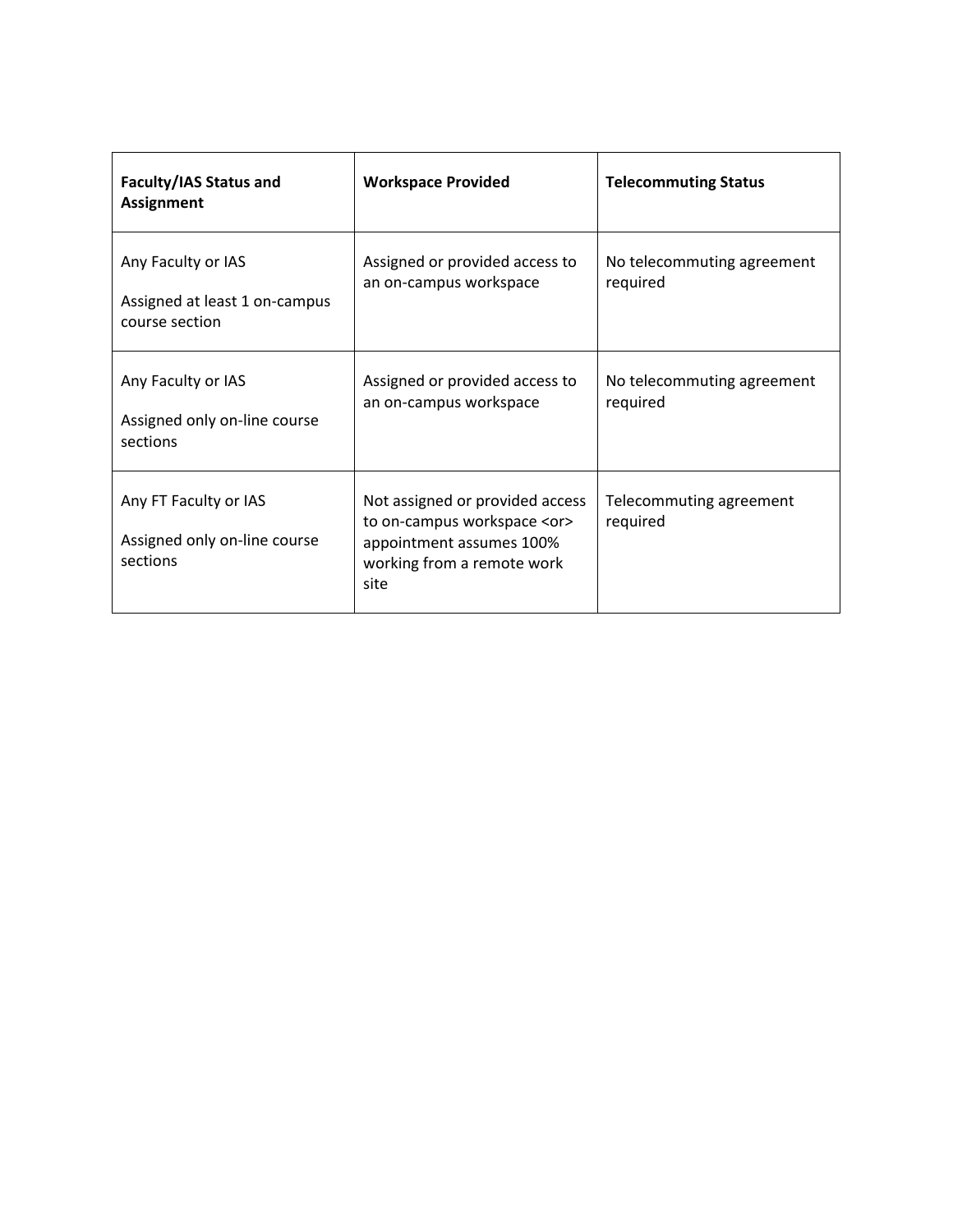# **Appendix C- FAQ**

# SUMMARY

This FAQ has been developed to help UW System supervisors process telecommuting applications from their employees and make decisions whether to approve a particular application.

#### GENERAL QUESTIONS

1. What are telecommuting agreements and why are they important?

Answer: Telecommuting agreements are written agreements used when an employee spends a meaningful part of their work month at a location other than their normal UW System headquarters. The agreements promote employee health and safety, provide for information technology and data system security, and serve as a tool for effective management of the remote work.

2. When is remote work considered "meaningful" such that a telecommuting agreement is necessary?

Answer: The telecommuting policy further defines when an agreement is needed. A reasonable rule of thumb is that when an employee is performing a significant amount of remote work that was traditionally performed at the office or in the classroom, the situation should be reviewed to see if a telecommuting agreement is appropriate.

3. Is an employee covered by worker's compensation when working remotely?

Answer: An employee who sustains a work-related injury in a remote workplace is covered by worker's compensation to the same extent as if they had been at the work site.

4. Is the employee protected from liability while working remotely?

Answer: With limited exceptions, university employees are indemnified and provided with legal counsel by the state when sued for acts taken within the scope of their employment regardless of where the work is performed. Acts performed out-of-state or out of the country are normally indemnified but raise different legal concerns because the university cannot rely on its state law damage limitations and immunities.

5. Will the university be liable for injuries to third parties in a remote workspace?

Answer: Possibly, but much depends on the circumstances of the situation. For example, the university would likely not be liable for injuries to a third party caused by employee negligence, because the university has governmental immunities. However, as noted above, there are different and greater concerns if the injury occurs outside of Wisconsin.

6. How do information security obligations apply to employees working remotely?